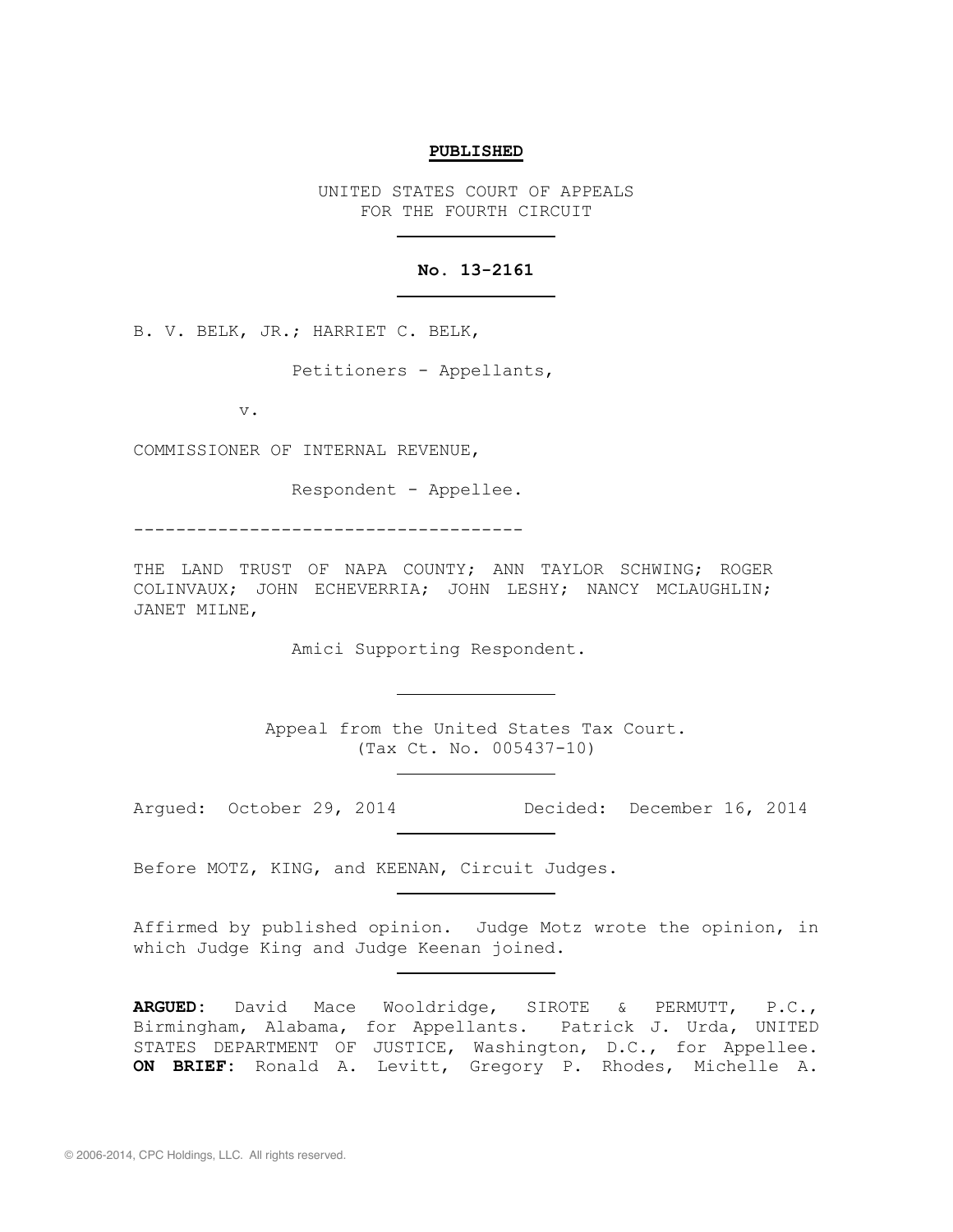Levin, SIROTE & PERMUTT, P.C., Birmingham, Alabama, for Appellants. Tamara W. Ashford, Acting Assistant Attorney General, Gilbert S. Rothenberg, Jonathan S. Cohen, Tax Division, UNITED STATES DEPARTMENT OF JUSTICE, Washington, D.C., for Appellee. Ann Taylor Schwing, BEST BEST & KRIEGER, L.L.P., Sacramento, California, for Amici Land Trust of Napa County and Ann Taylor Schwing. Douglas A. Ruley, Environmental and Natural Resources Law Clinic, VERMONT LAW SCHOOL, South Royalton, Vermont, for Amici Roger Colinvaux, John Echeverria, John Leshy, Nancy McLaughlin, and Janet Milne.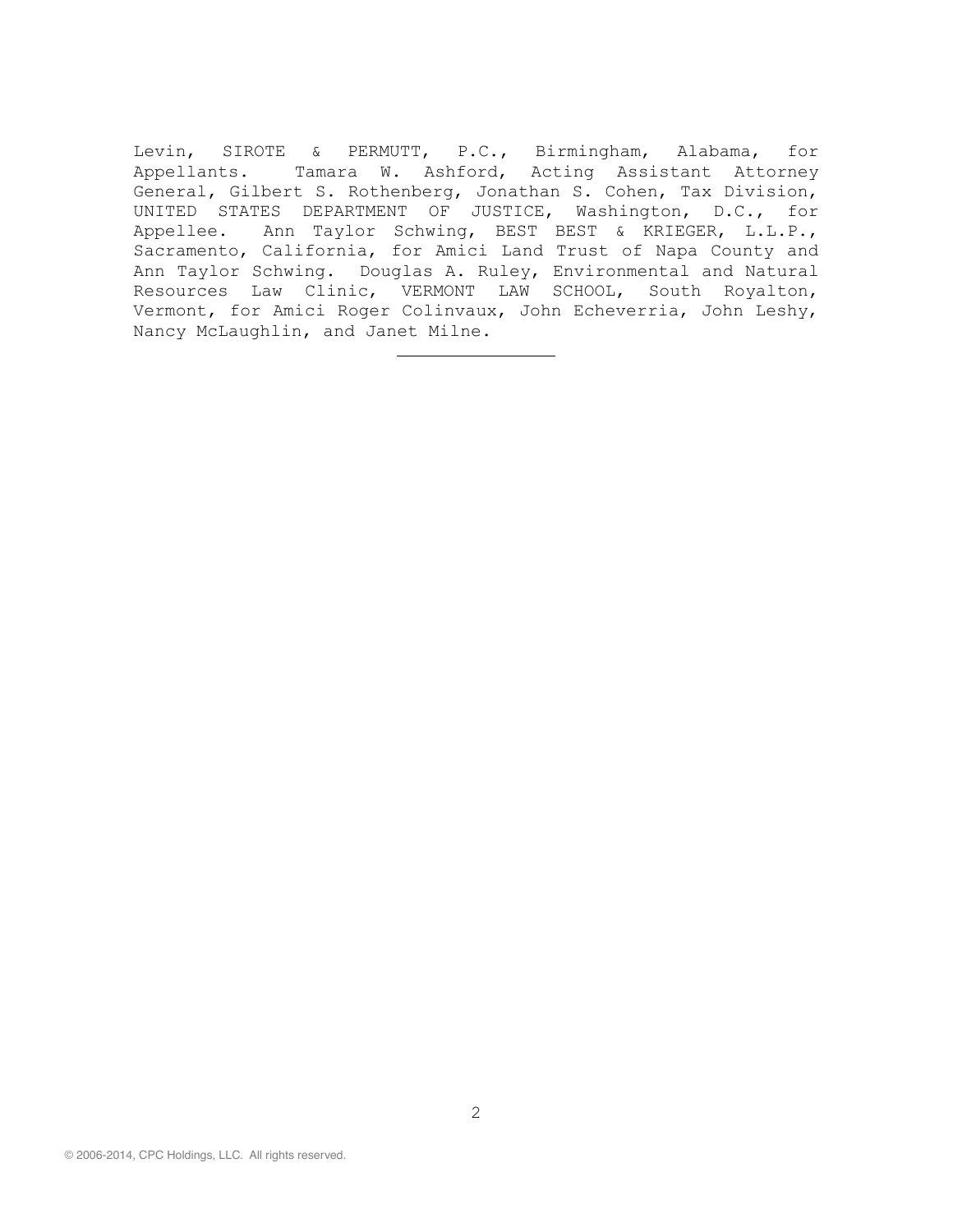DIANA GRIBBON MOTZ, Circuit Judge:

After taxpayers donated a conservation easement to a land trust, they claimed a \$10,524,000 charitable deduction for the asserted value of the easement. The Tax Court held that the easement did not qualify as a charitable contribution and so the taxpayers were not entitled to the deduction. For the reasons that follow, we affirm.

I.

The parties stipulated to the following facts before the Tax Court.

Between 1994 and 1996, B.V. and Harriet Belk accumulated roughly 410 acres of land straddling Union and Mecklenburg Counties outside of Charlotte, North Carolina. In February 1996, the Belks formed a limited liability company, Olde Sycamore, LLC, and transferred to it their newly acquired parcel of land. Olde Sycamore developed the land, building a golf course and surrounding it with 402 residential lots, which were later sold to builders. Single-family homes now occupy those lots, and Olde Sycamore continues to own the golf course. Old Sycamore remains wholly owned by the Belks -- ninety-nine percent by B.V., and one percent by his wife, Harriet.

In 2004, Olde Sycamore executed a conservation easement ("the Easement") covering roughly 184 acres of the land on which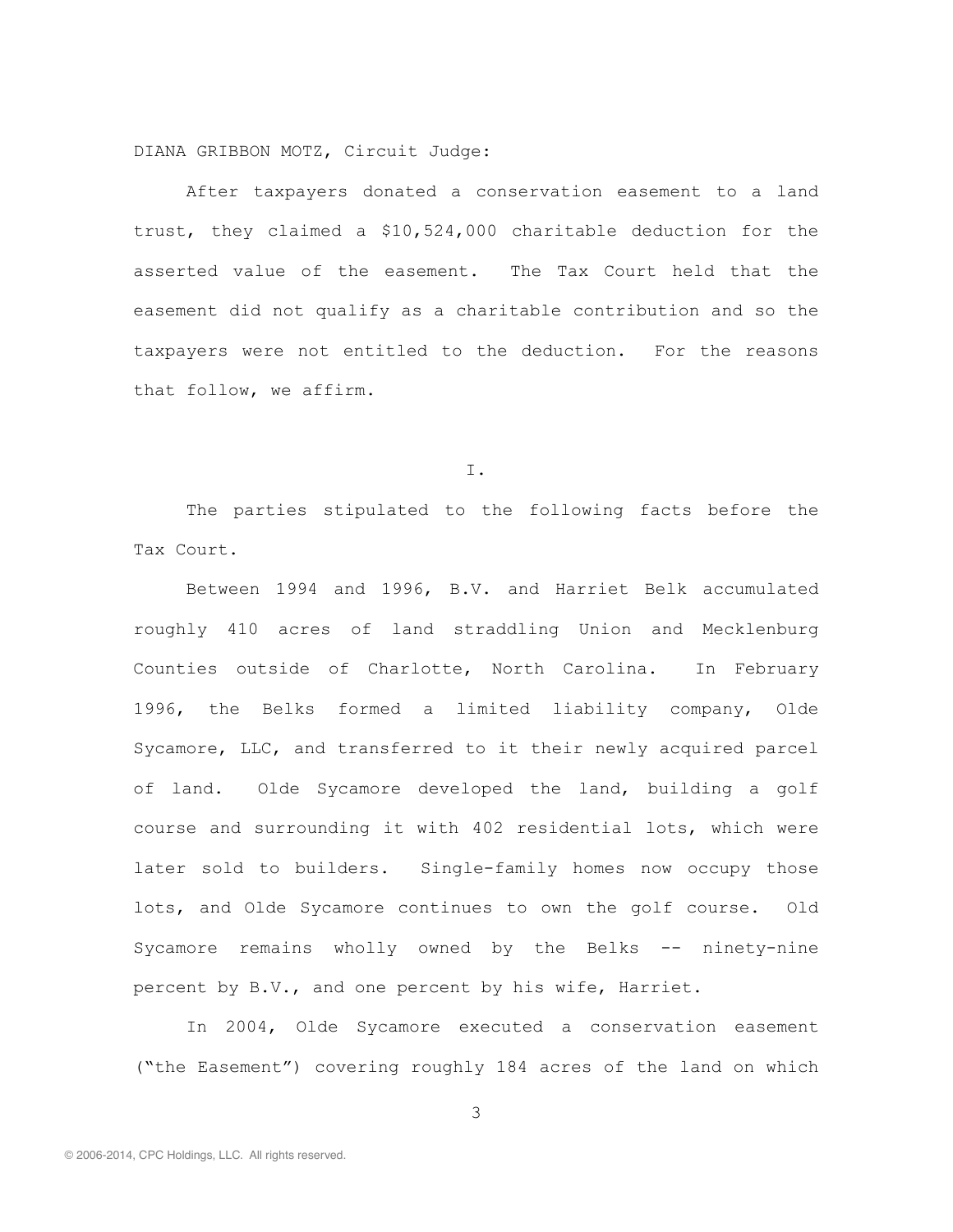the golf course now sits. The Easement was then transferred to Smoky Mountain National Land Trust, Inc. ("the Trust") and recorded in both Union and Mecklenburg Counties. The Easement imposes on the 184-acre parcel a number of enforceable use restrictions, including a prohibition on further development and a requirement that the parcel be used "for outdoor recreation." Olde Sycamore granted the Easement in perpetuity, subject to certain "Reserved Rights."

One such reserved right, central to this appeal, permits Olde Sycamore to "substitute an area of land owned by [it] which is contiguous to the Conservation Area for an equal or lesser area of land comprising a portion of the Conservation Area." Olde Sycamore's substitution right is conditioned upon the Trust's agreement that "the substitute property is of the same or better ecological stability," that "the substitution shall have no adverse effect on the conservation purposes," and that the fair market value of the substituted property is at least equal to that of the property originally subject to the Easement. The substitution provision thus permits Olde Sycamore, if the Trust agrees (and it cannot unreasonably withhold agreement), to swap land in and out of the Easement. In doing so, Olde Sycamore can shift the use restriction from one parcel to another, provided the Easement continues to cover at least 184 acres and to advance its stated conservation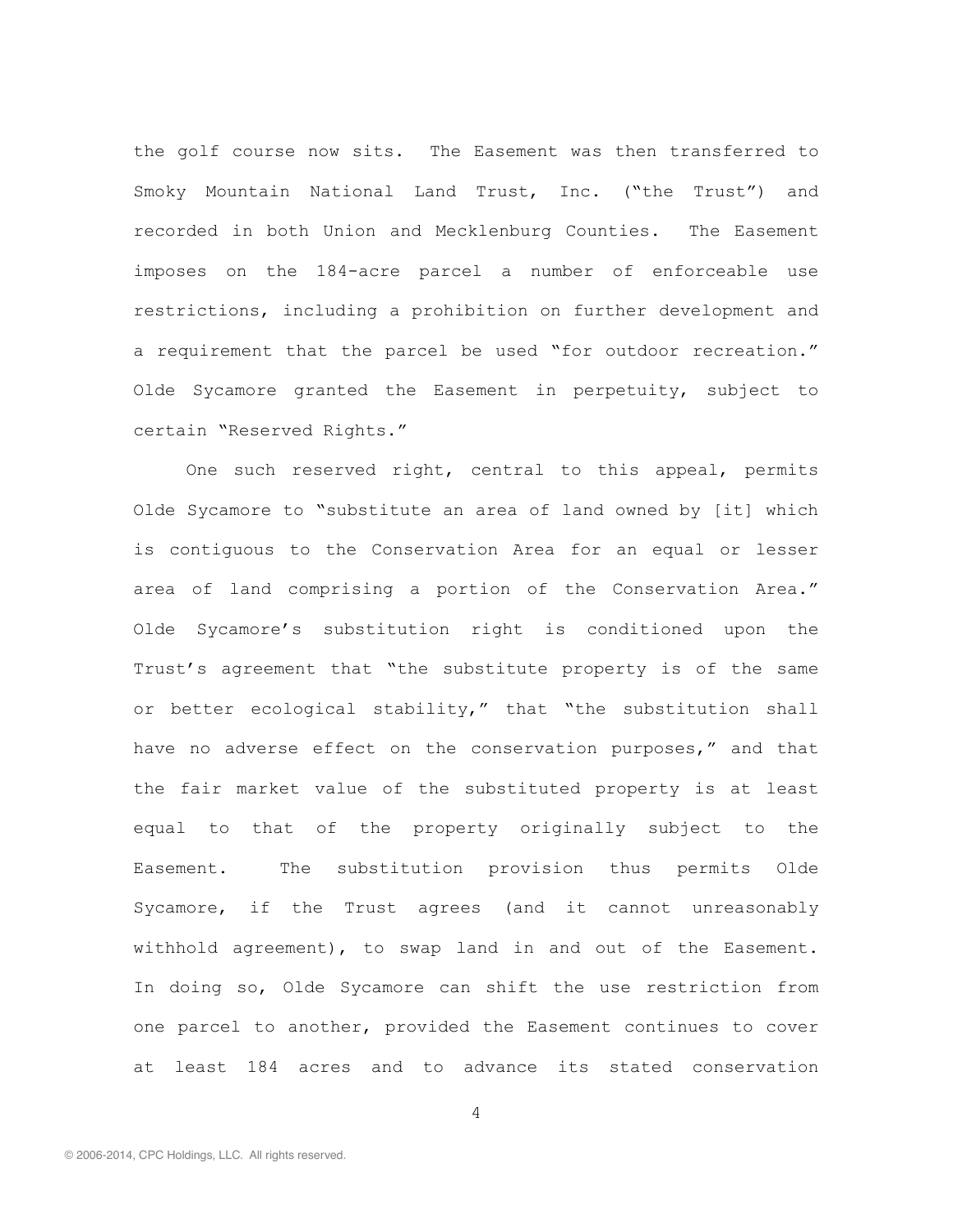purpose. Such a substitution becomes final when reflected in a formal amendment to the Easement recorded in the relevant county or counties.

The Easement contains a savings clause, also of relevance here, which circumscribes the Trust's ability to agree to such amendments. This clause provides that the Trust "shall have no right or power to agree to any amendments . . . that would result in this Conservation Easement failing to qualify . . . as a qualified conservation contribution under Section 170(h) of the Internal Revenue Code and applicable regulations." Section 170(h) details the circumstances under which the grant of a conservation easement may be claimed as a charitable contribution deduction. See 26 U.S.C. § 170(h) (2012).

On its 2004 income tax return, Olde Sycamore claimed a deduction of \$10,524,000 for the donation of the Easement to the Trust. The deduction passed through to the Belks as the sole owners of Olde Sycamore, see 26 U.S.C. § 702(a)(4), and the Belks claimed the deduction on their 2004, 2005, and 2006 income tax returns.

In 2009, the Commissioner of Internal Revenue sent the Belks a notice of deficiency, informing them that they owed substantial amounts in back taxes for tax years 2004, 2005, and 2006. The Commissioner reasoned that the Belks had not "established that all the requirements of IRC § 170 and the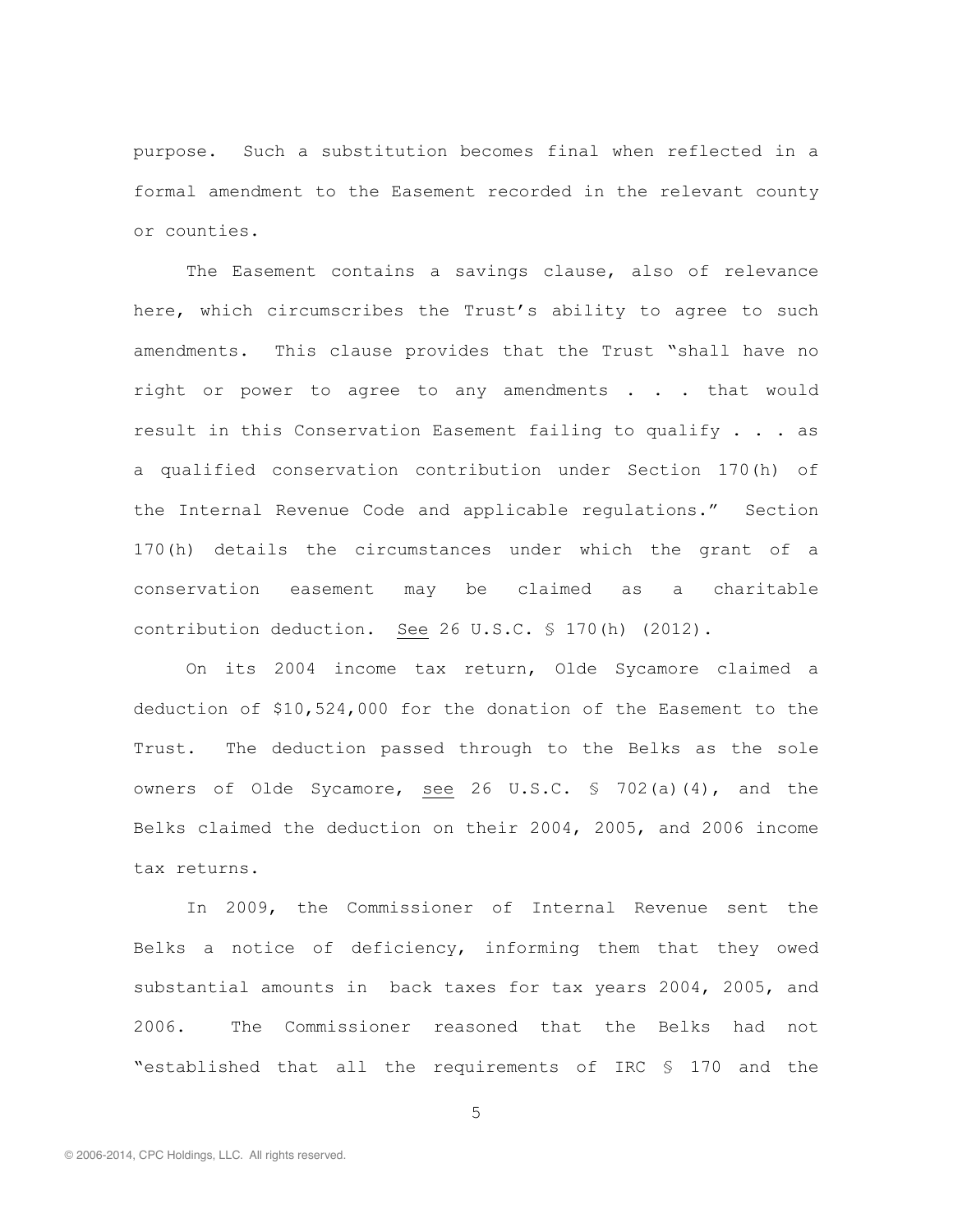corresponding Treasury Regulations ha[d] been satisfied to enable [them] to deduct the noncash charitable contribution of a qualified conservation contribution."

The Belks filed a petition for redetermination with the Tax Court. The Tax Court upheld the Commissioner's determination in a published opinion, and upon motion for reconsideration by the Belks, issued a supplementary opinion reaching the same conclusion. The Belks timely appealed to this court, and we have jurisdiction pursuant to 26 U.S.C. § 7482(a)(1).

## II.

The Internal Revenue Code permits taxpayers to deduct from their taxable income the value of a qualifying charitable contribution. 26 U.S.C.  $\frac{170}{a}$  (1). The Code generally restricts a taxpayer's ability to claim a charitable deduction for the donation of "an interest in property which consists of less than the taxpayer's entire interest in such property." Id. § 170(f)(3)(A). But it provides an exception to the general rule for "a qualified conservation contribution." Id.  $$170(f)(3)(B)(iii).$ 

The Code defines a "qualified conservation contribution" as "a contribution (A) of a qualified real property interest, (B) to a qualified organization, (C) exclusively for conservation purposes." Id. § 170(h)(1). It is the first requirement --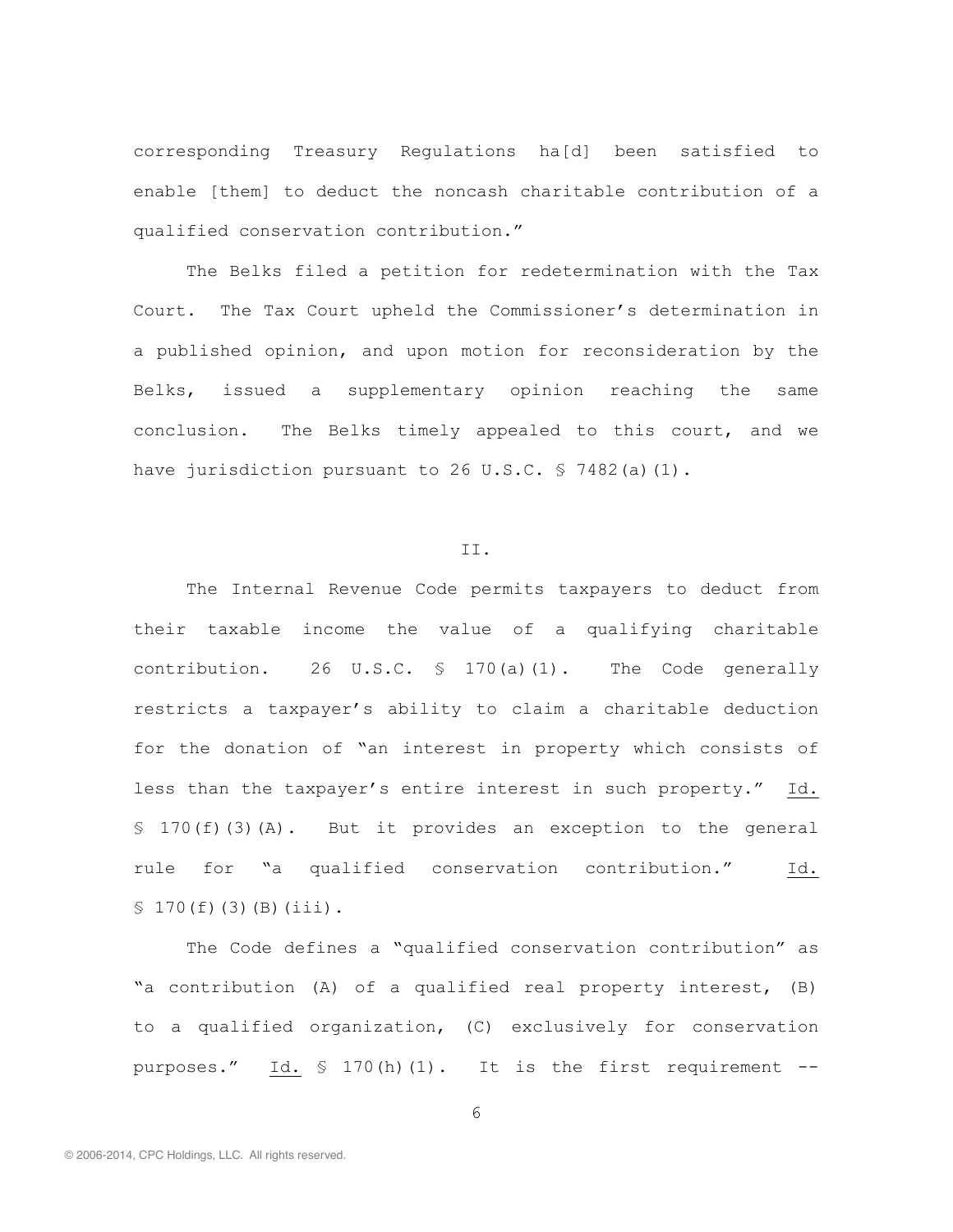that the donation be of "a qualified real property interest" - that the Tax Court concluded the Belks had not satisfied here, and which is now the focus of this appeal.<sup>1</sup>

A "qualified real property interest" includes "a restriction (granted in perpetuity) on the use which may be made of the real property." Id. § 170(h)(2)(C). Because an easement is, by definition, a "restriction . . . on the use which may be made of . . . real property," id., the donation of a conservation easement can properly provide the basis of a deduction under the Code -- if the restriction is granted in perpetuity.

The Treasury Regulations offer a single -- and exceedingly narrow -- exception to the requirement that a conservation easement impose a perpetual use restriction. The regulations provide that in the event that a

subsequent unexpected change in the conditions surrounding the property . . . make[s] impossible or impractical the continued use of the property for conservation purposes, the conservation purpose can nonetheless be treated as protected in perpetuity if the restrictions are extinguished by judicial proceeding and all of the donee's proceeds . . . from a subsequent sale or exchange of the property are used

 $1$  The parties agree that the Trust is a "qualified organization." In addition to the ground relied on by the Tax Court, the Commissioner also contended that the donation furthers no valid "conservation purpose," and that, in any event, its value did not approach the \$10,524,000 the Belks claimed. The Tax Court did not reach these arguments; nor do we.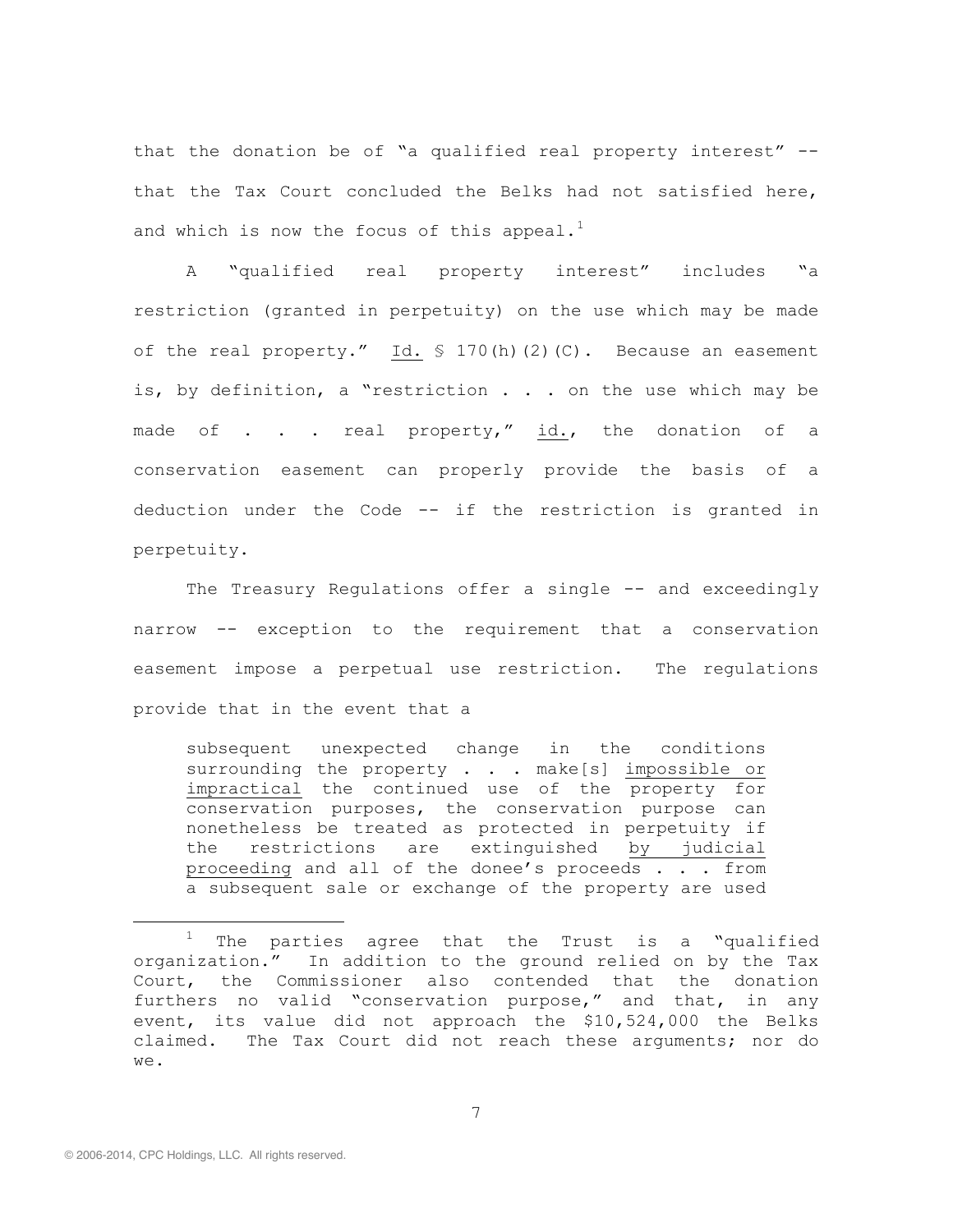by the donee organization in a manner consistent with the conservation purposes of the original contribution.

Treas. Reg. § 1.170A-14(g)(6)(i) (emphasis added). Thus, absent these "unexpected" and extraordinary circumstances, real property placed under easement must remain there in perpetuity in order for the donor of the easement to claim a charitable deduction.

Where, as here, the parties have proceeded on stipulated facts before the Tax Court, we "review the Tax Court's legal decisions de novo." Pfister v. Commissioner, 359 F.3d 352, 353 (4th Cir. 2004). In doing so, we keep in mind that deductions are a matter of legislative grace and the taxpayers bear the burden of proving their entitlement to a claimed deduction. See INDOPCO, Inc. v. Commissioner, 503 U.S. 79, 84 (1992); New Colonial Ice Co. v. Helvering, 292 U.S. 435, 440 (1934).

## III.

The Tax Court concluded that the Belks were not entitled to claim a deduction for the donation of the easement because Olde Sycamore had not donated "a qualified real property interest." 26 U.S.C. § 170(h)(1). The Tax Court reasoned that "because the conservation easement agreement permits [the Belks] to change what property is subject to the conservation easement, the use restriction was not granted in perpetuity," as required by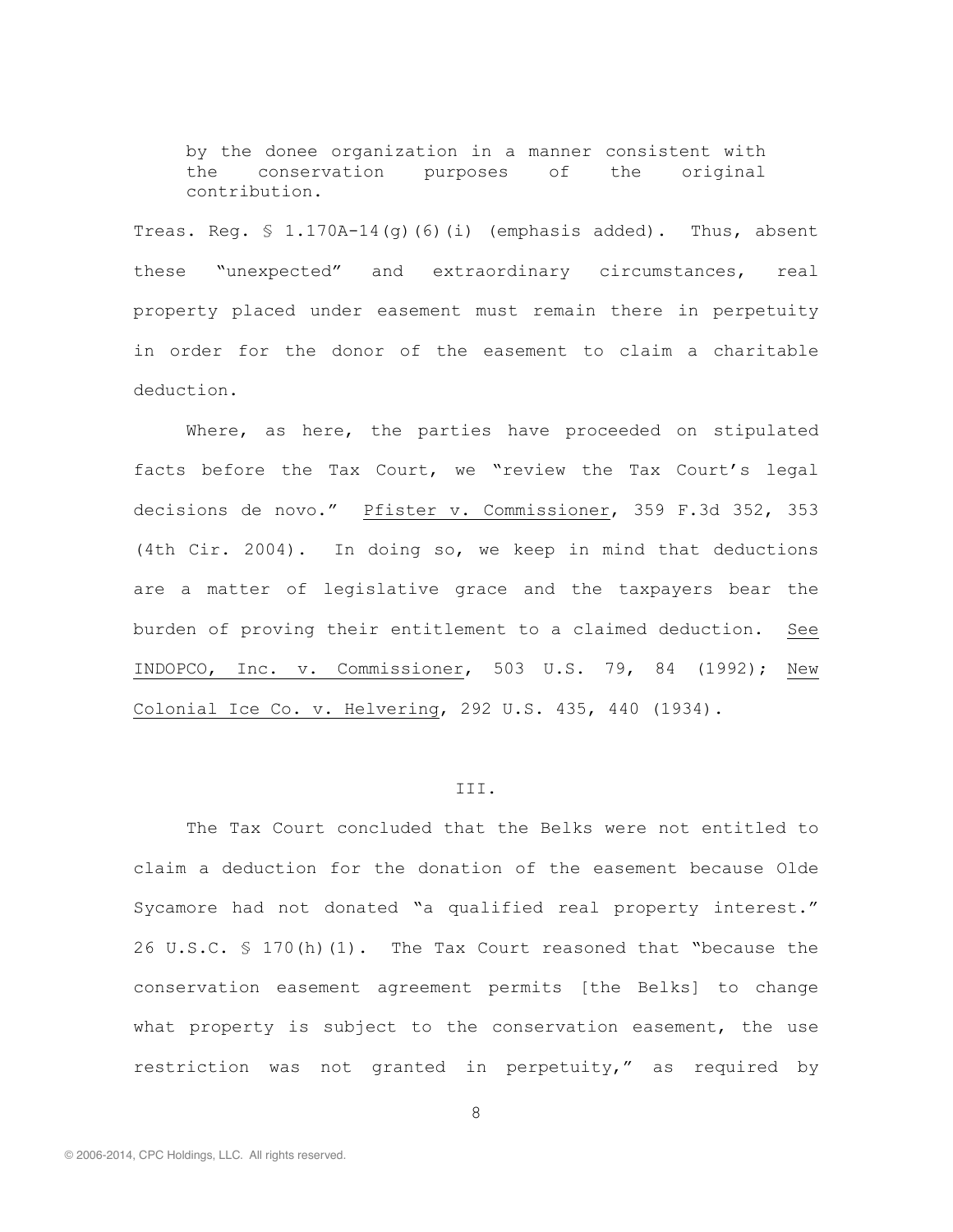§ 170(h)(2)(C). The Belks maintain that the Code requires only a restriction in perpetuity on some real property, rather than the real property governed by the original easement. Appellants' Br. 26. The Easement here satisfies this requirement, they argue, because any property removed from the Easement must be replaced with property of equal value that is then subject to the same use restrictions.

The plain language of the Code belies this contention. For the Code expressly provides that a "qualified property interest" includes "a restriction (granted in perpetuity) on the use which may be made of the real property." 26 U.S.C. § 170(h)(2)(C) (emphasis added). The placement of the article "the" before "real property" makes clear that a perpetual use restriction must attach to a defined parcel of real property rather than simply some or any (or interchangeable parcels of) real property. For "the" is a definite article, which lends to the noun that follows it a specific rather than general identity. See American Bus Ass'n v. Slater, 231 F.3d 1, 4-5 (D.C. Cir. 2000); see also Webster's Third New International Dictionary 2368 (1993) (providing the primary definition of "the" as "a function word [used] to indicate that a following noun . . . refers to someone or something previously mentioned or clearly understood from the context or the situation").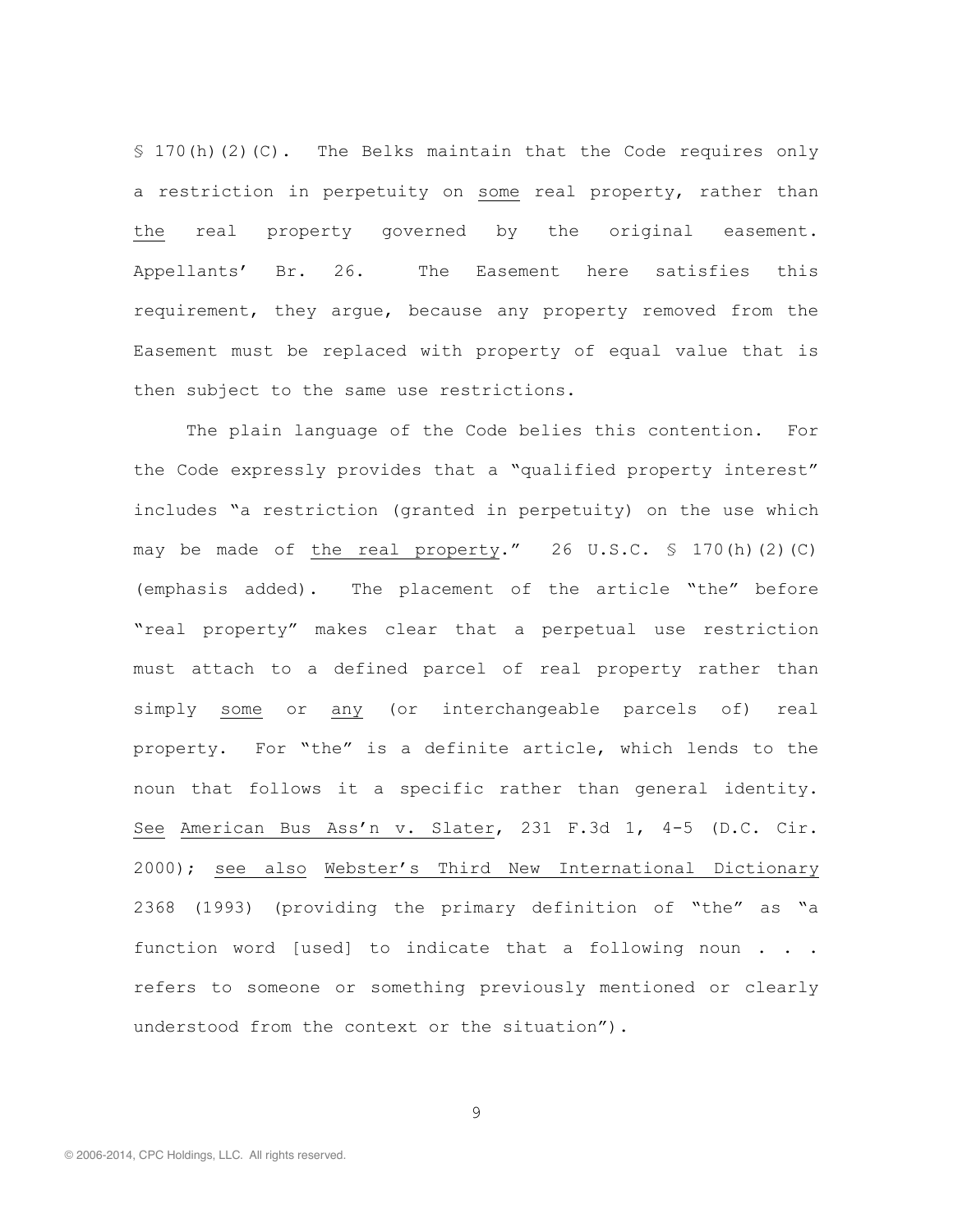Reading § 170(h)(1) and (2) together further makes clear that the defined parcel of land identified by the phrase "the real property" is the real property to which the donated conservation easement initially attached. These provisions of the Code provide:

(h) Qualified conservation contribution.

(1) In general. For purposes of subsection (f)(3)(B)(iii), the term "qualified conservation contribution" means a contribution (A) of a qualified real property interest, (B) to a qualified organization, (C) exclusively for conservation purposes.

(2) Qualified real property interest. For purposes of this subsection, the term "qualified real property interest" means any of the following interests in real property: (A) the entire interest of the donor other than a qualified mineral interest, (B) a remainder interest, and (C) a restriction (granted in perpetuity) on the use which may be made of the real property.

26 U.S.C. § 170(h)(1)-(2) (2012). Section 170(h)(2) defines the term "qualified real property interest" as used in § 170(h)(1)(A), providing that "the term qualified real property interest means . . . a restriction (granted in perpetuity) on the use  $\ldots$  of the real property." Thus, in order to qualify as a qualified conservation contribution, the parcel in which use must be restricted in perpetuity is "the parcel" that must be contributed "to a qualified organization . . . exclusively for conservation purposes."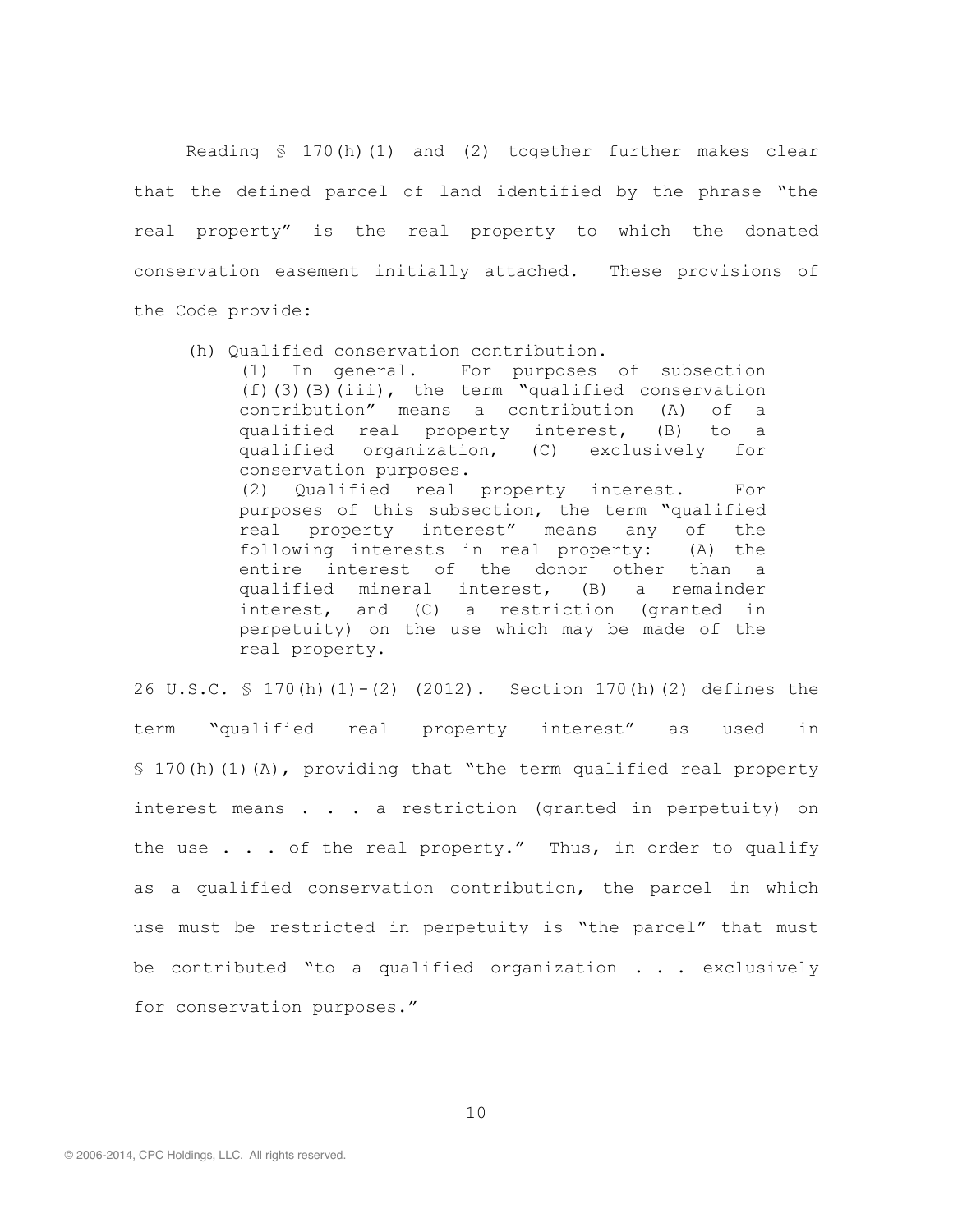The Easement at issue here fails to meet this requirement because the real property contributed to the Trust is not subject to a use restriction in perpetuity. The Easement purports to restrict development rights in perpetuity for a defined parcel of land, but upon satisfying the conditions in the substitution provision, the taxpayers may remove land from that defined parcel and substitute other land. Thus, while the restriction may be perpetual, the restriction on "the real property" is not. For this reason, the Easement does not constitute a "qualified conservation contribution" under § 170(h) and the Belks were not entitled to claim a deduction for the contribution.

Moreover, permitting the Belks to claim a deduction for the Easement would enable them to bypass several requirements critical to the statutory and regulatory schemes governing deductions for charitable contributions. For instance, 26 U.S.C.  $\text{S}$  170(f)(11)(D) requires that "[i]n the case of contributions of property for which a deduction of more than \$500,000 is claimed . . . a qualified appraisal of such property" must accompany the tax return. Permitting the Belks to change the boundaries of the Easement renders the appraisal meaningless; it is no longer an accurate reflection of the value of the donation, for parts of the donation may be clawed back. It matters not that the Easement requires that the removed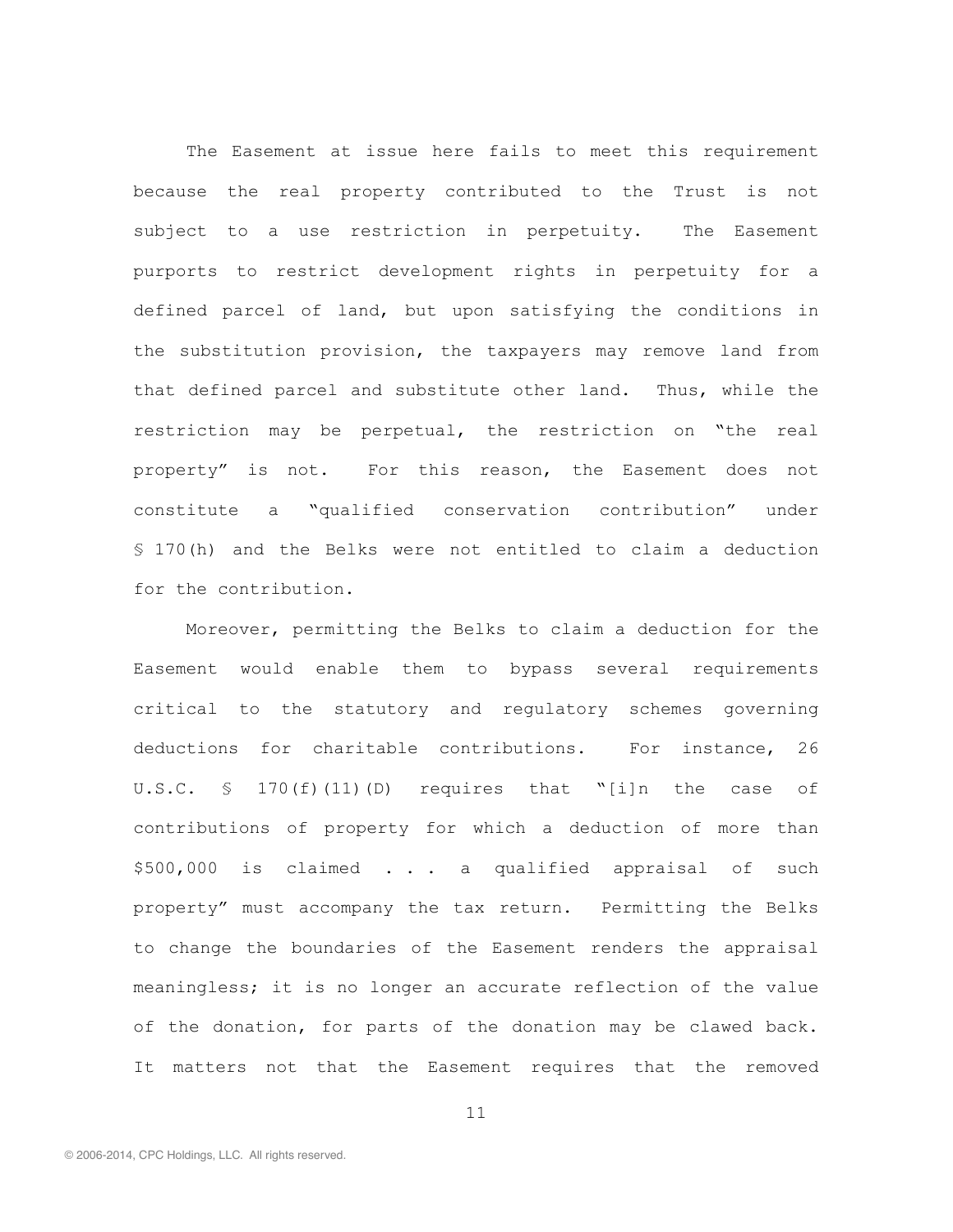property be replaced with property of "equal or greater value," because the purpose of the appraisal requirement is to enable the Commissioner, not the donee or donor, to verify the value of a donation. The Easement's substitution provision places the Belks beyond the reach of the Commissioner in this regard.

The requirement in the Treasury Regulations that a donor of a conservation easement make available to the donee "documentation sufficient to establish the condition of the property" would also be skirted if the borders of an easement could shift. Treas. Req.  $\frac{1.170A-14(q)}{5}$  (5) (i); see also id.  $$1.170A-14(g)(5)(i)(A)-(D)$  (listing maps and photographs of the property as potential sources of this documentation). Not only does this regulation confirm that a conservation easement must govern a defined and static parcel, it also makes clear that holding otherwise would deprive donees of the ability to ensure protection of conservation interests by, for instance, examination of maps and photographs of "the protected property." Id.

The regulations do provide that the use restrictions on a donated easement can be extinguished without sacrificing the donor's tax benefit in one limited instance. That is, when "a subsequent unexpected change in the conditions surrounding the property that is the subject of a donation . . . make impossible or impractical the continued use of the property for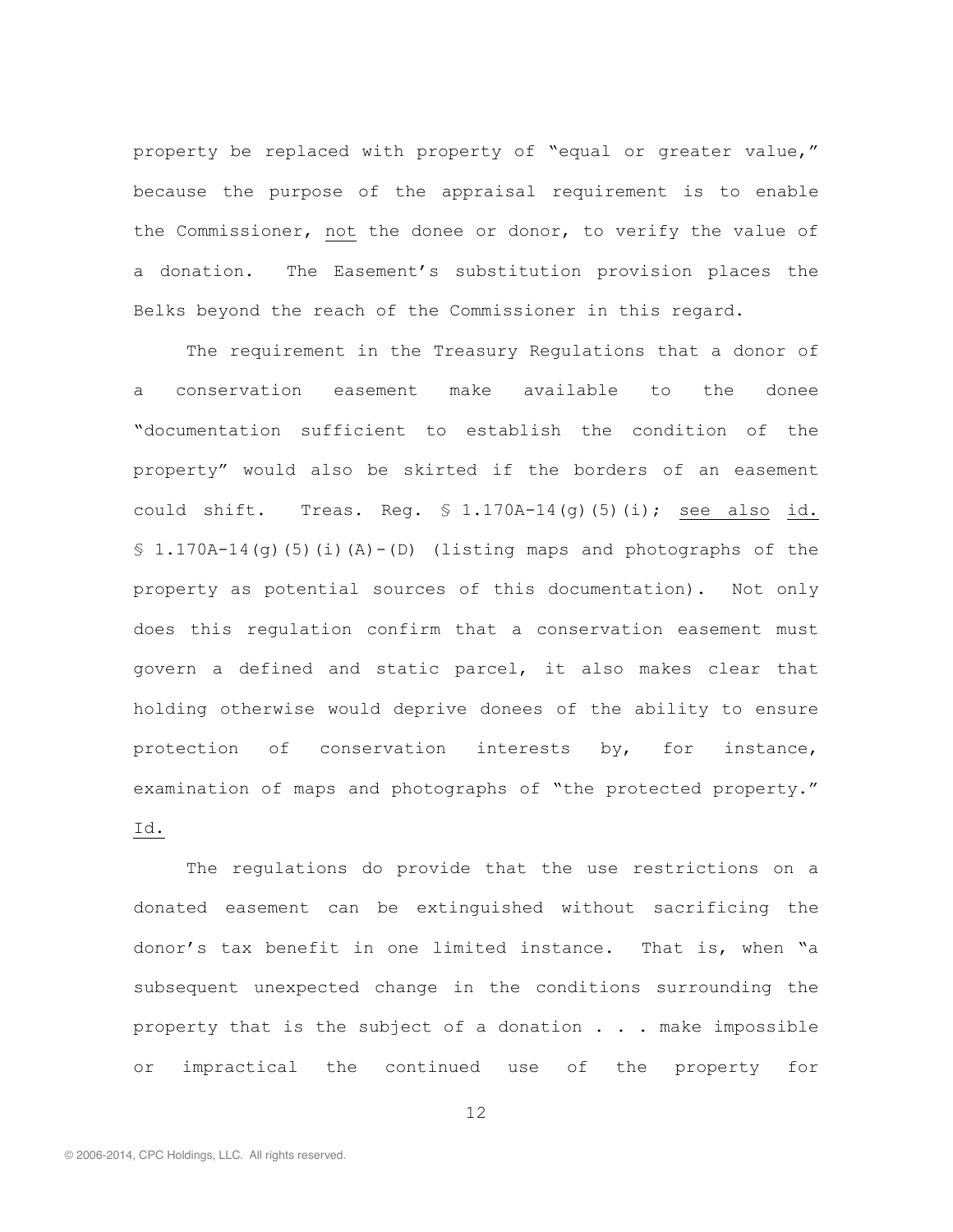conservation purposes" and "the restrictions are extinguished by judicial proceeding." Id. § 170A-14(g)(6). The Belks maintain that this limited exception to the perpetuity requirement "would be invalid" if the Tax Court's reasoning is upheld. Reply Br. 5. That argument fails. This regulation permits a donor to retain a tax benefit when a conservation easement, though "granted in perpetuity," subsequently cannot further its conservation purpose and is extinguished by court order. The regulation does nothing to undercut the correctness of the Tax Court's holding here that the Code requires a donor to grant an easement to a single, immutable parcel at the outset to qualify for a charitable deduction.<sup>2</sup>

In short, the Code and Treasury Regulations together make clear that  $\frac{170(h)(2)(C)}{2}$  means what it says: a charitable deduction may be claimed for the donation of a conservation

 $2$  The Belks raise a similar argument with respect to Treas. Reg. § 1.170A-14(c)(2), which permits a donee to "exchange[]" property subject to a conservation easement in the same limited circumstance, i.e., "[w]hen a later unexpected change . . . makes impossible or impractical the continued use of the property for conservation purposes." This provision is similarly invalid, they argue, if  $\frac{1}{2}$  (c)(c) categorically prohibits property from being swapped in and out of a conservation easement. Appellants' Br. 20-21. This argument also fails. That the regulations permit the donee organization to exchange restricted property under conditions both strict and rare fails to undercut the requirement that the donor grant an easement to a single, defined parcel. Indeed, that the regulations narrowly limit the ability of an easement to change after donation counsels against permitting a donor to contract for the right to make such changes in advance of the donation.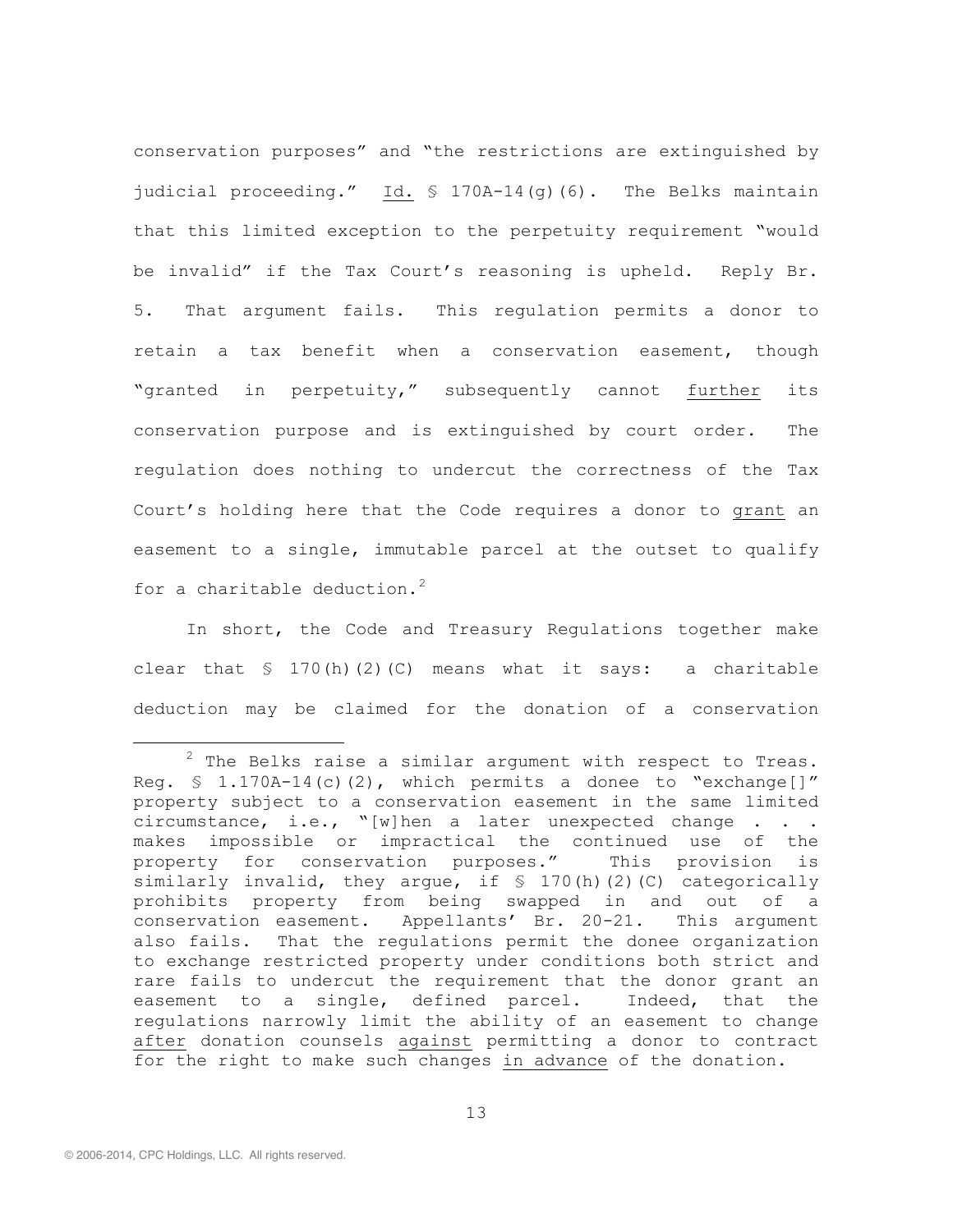easement only when that easement restricts the use of the donated property in perpetuity. Because the Easement here fails to meet this requirement, it is ineligible to form the basis for a charitable deduction under  $\S$  170(h)(2)(C).

#### IV.

The Belks offer two reasons why we should reject this straightforward application of statutory text.

First, they maintain that out-of-circuit cases support the notion that  $\leq 170(h)(2)(C)$  does not require that restrictions attach to a single, defined parcel. See Appellants' Br. 21-23 (citing Kaufman v. Shulman, 687 F.3d 21 (1st Cir. 2012); Commissioner v. Simmons, 646 F.3d 6 (D.C. Cir. 2011)). In those cases, the courts found that preservation easements covering the facades of historic buildings, which reserved to the donee the right to abandon the easement, did not violate  $\frac{1}{5}$  170(h)(5)(A) given the negligible possibility that the donee would actually abandon its rights under the easement.

According to the Belks, Simmons and Kaufman demonstrate that courts have approved deductions for easements that "put the perpetuity of the conservation easement at far greater risk than the clause at issue in this case." Appellants' Br. 23. But this argument misses the critical distinction between those cases and this one. The Simmons and Kaufman courts considered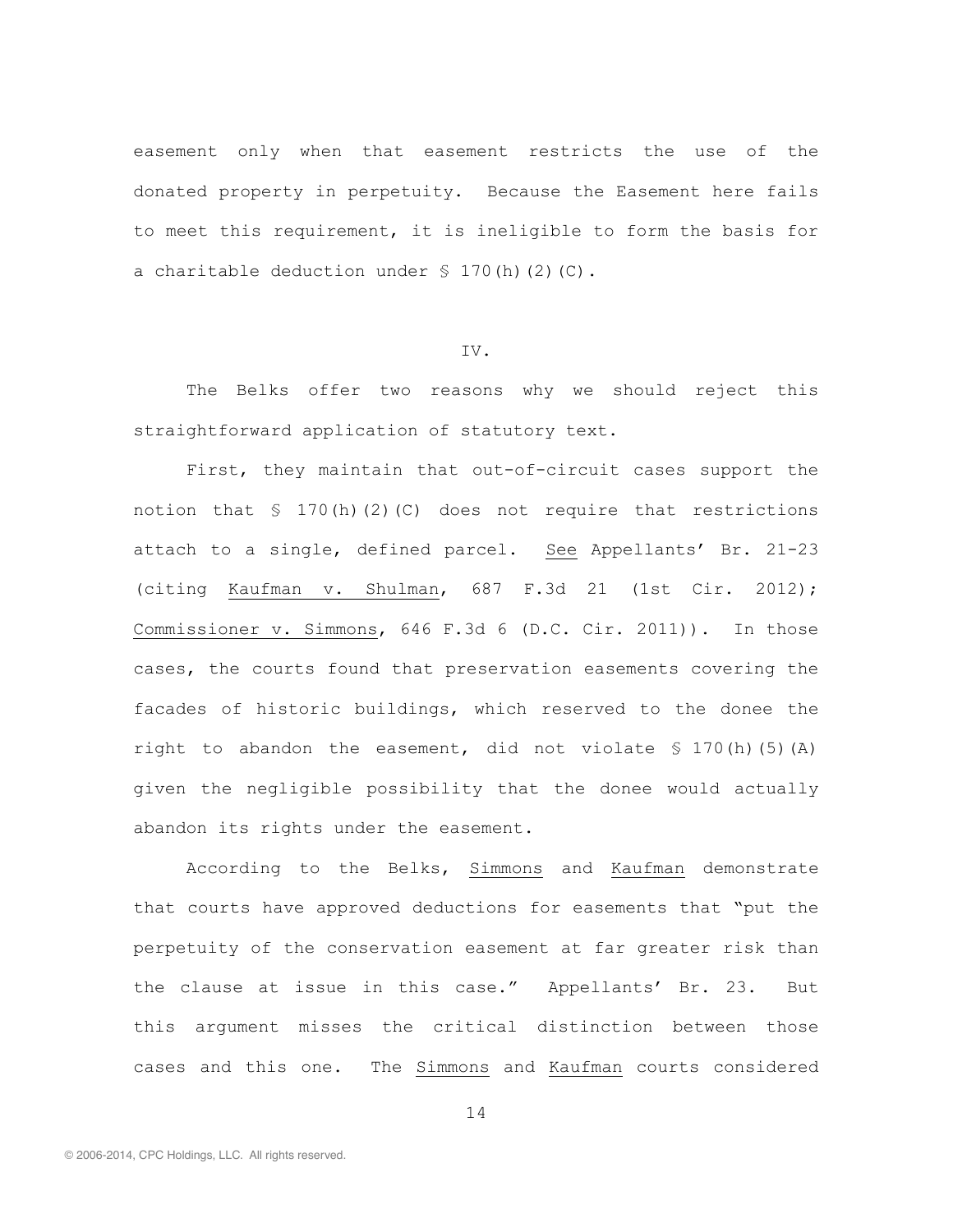whether the easements before them satisfied the requirement in § 170(h)(5)(A) that the conservation purpose be protected "in perpetuity." See Simmons, 646 F.3d at 9-10; Kaufman, 687 F.3d at 27-28. Here, the question is whether the Easement satisfies the requirement in  $\frac{170(h)(2)(C)}{2h}$  that the use restrictions on the parcel be granted "in perpetuity." Though both requirements speak in terms of "perpetuity," they are not one and the same. The provision at issue here,  $\frac{170(h)(2)(C)}{2}$ , governs the grant of the easement itself, while the provision at issue in Simmons and Kaufman, § 170(h)(5)(A), governs its subsequent enforcement. Thus, Simmons and Kaufman plausibly stand only for the proposition that a donation will not be rendered ineligible simply because the donee reserves its right not to enforce the easement. They do not support the Belks' view that the grant of a conservation easement qualifies for a charitable deduction even if the easement may be relocated. Indeed, as we have explained, such a holding would violate the plain meaning of  $$170(h)(2)(C).$ 

The second reason the Belks offer for ignoring the clear statutory language of  $\frac{1}{2}$  170(h)(2)(C) is equally unpersuasive. They contend that because North Carolina law permits parties to amend an easement, the Tax Court's logic would render all conservation easements in North Carolina ineligible under § 170(h). See Appellants' Br. 32-37. But whether state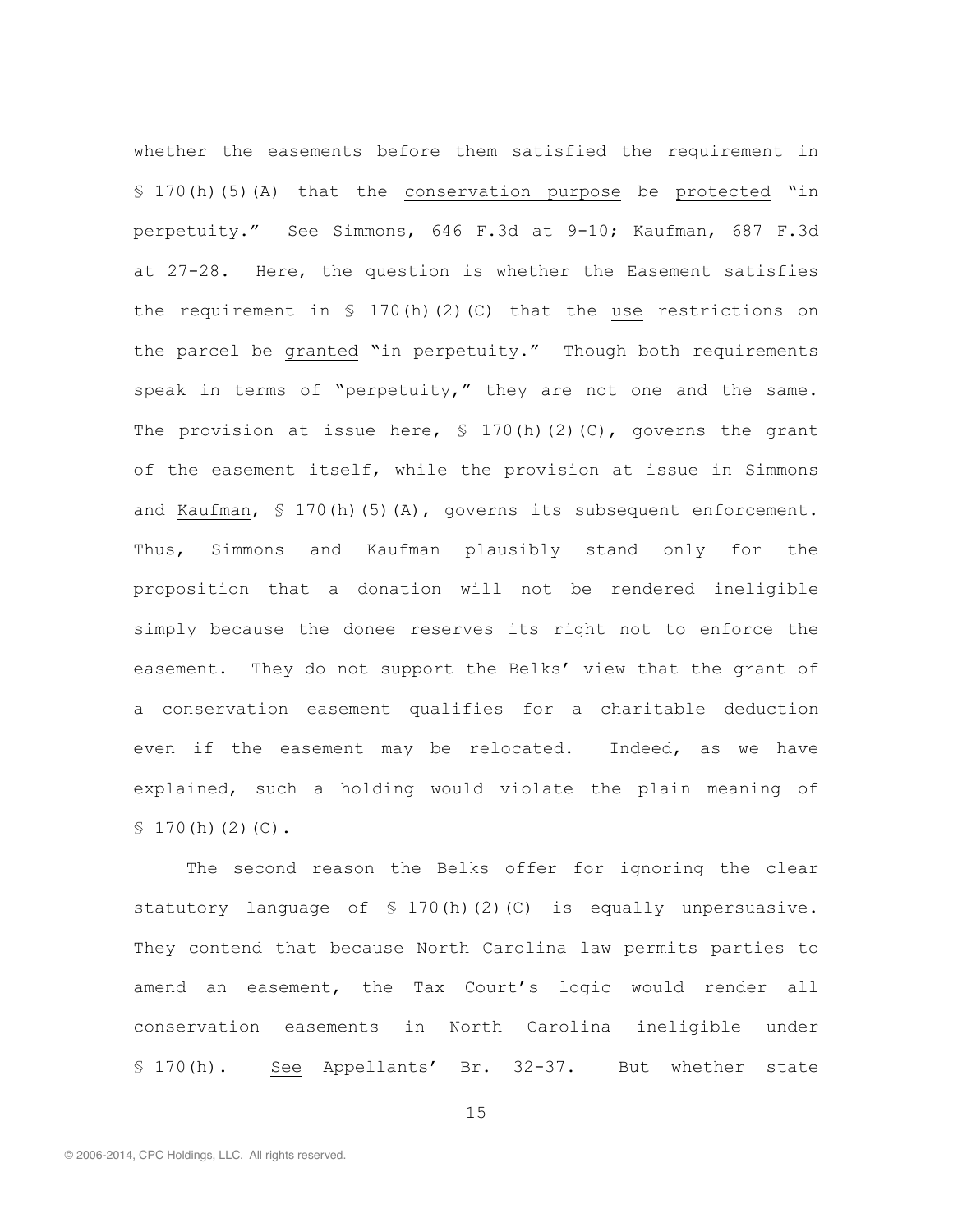property and contract law permits a substitution in an easement is irrelevant to the question of whether federal tax law permits a charitable deduction for the donation of such an easement. Contrary to the Belks' suggestion, accepting this fact does not require a conclusion that "no conservation easement could qualify for a deduction unless the applicable state law prohibited amendments to make a substitution of property." Id. at 36. Rather, § 170(h)(2)(C) requires that the gift of a conservation easement on a specific parcel of land be granted in perpetuity to qualify for a federal charitable deduction, notwithstanding the fact that state law may permit an easement to govern for some shorter period of time. Thus, an easement that, like the one at hand, grants a restriction for less than a perpetual term, may be a valid conveyance under state law, but is still ineligible for a charitable deduction under federal law.

## V.

Finally, the Belks argue that even if we find the substitution provision in the Easement prevents it from satisfying the requirements of  $\frac{170(h)(2)(C)}{h}$ , the savings clause nonetheless renders the Easement eligible for a deduction. The savings clause provides in pertinent part that the Trust: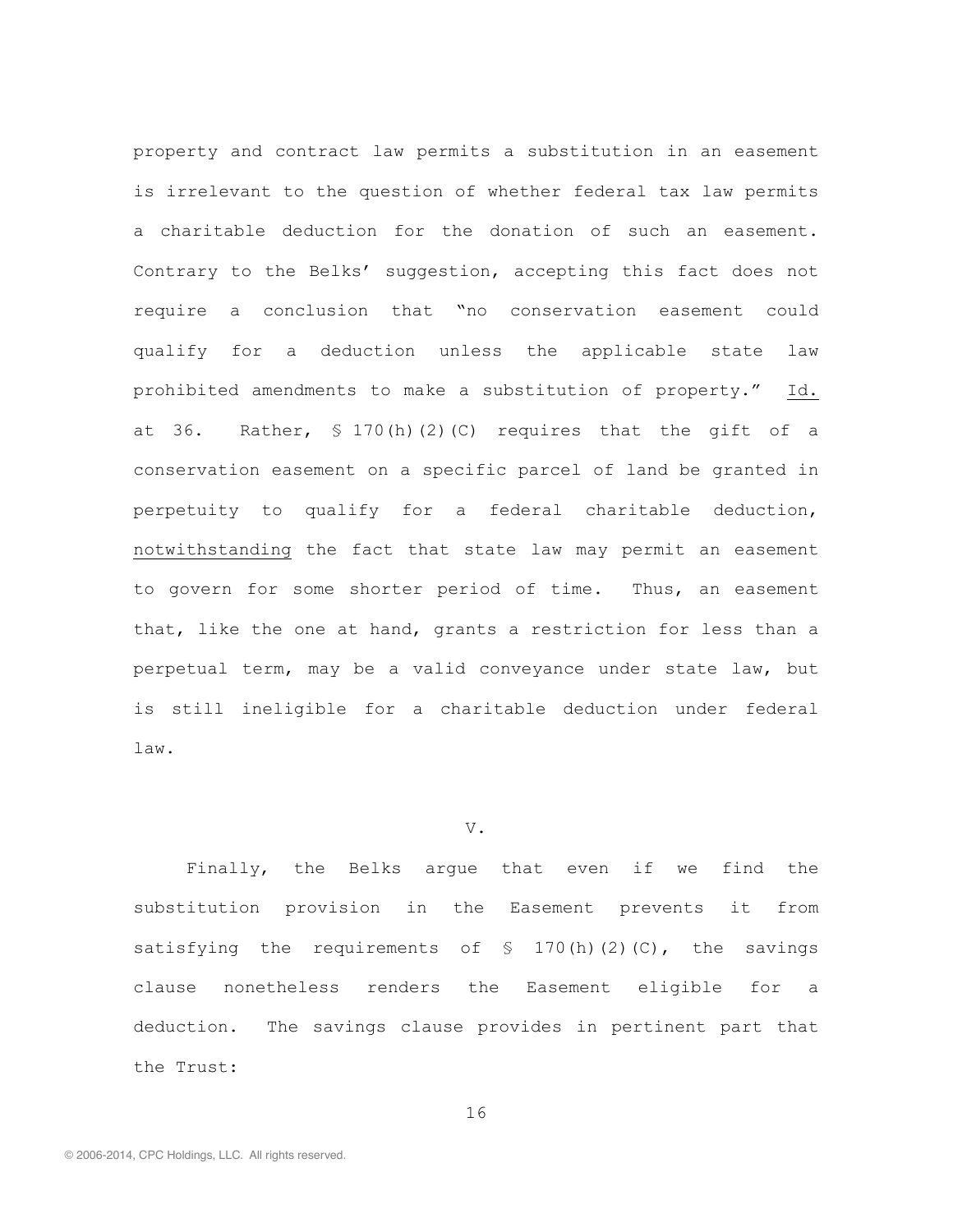shall have no right or power to agree to any amendments . . . that would result in this Conservation Easement failing to qualify . . . as a qualified conservation contribution under Section 170(h) of the Internal Revenue Code and applicable regulations.

The Belks contend that if we should "determine that Section 170(h)(2)(C) precludes substitutions of property," as we have, this savings clause "operates to 'save' [their] deduction by precluding the parties from executing an amendment allowing such a substitution of property." Reply Br. 20. In other words, the Belks argue that the savings clause negates a right clearly articulated in the Easement -- their right to substitute property -- but only if triggered by an adverse determination by this court. We decline to give the savings clause such effect.

The Belks properly acknowledge that "the IRS and the courts have rejected 'condition subsequent' savings clauses, which revoke or alter a gift following an adverse determination by the IRS or a court." Appellants' Br. 39 (citing Commissioner v. Procter, 142 F.2d 824, 827-28 (4th Cir. 1944)). They maintain, however, that the savings clause here is not a "condition subsequent" savings clause, but simply "an interpretive clause meant to insure that [the Trust] makes no amendment to the Conservation Easement . . . that would be inconsistent with the overriding intention of the parties." Id. The Belks are wrong.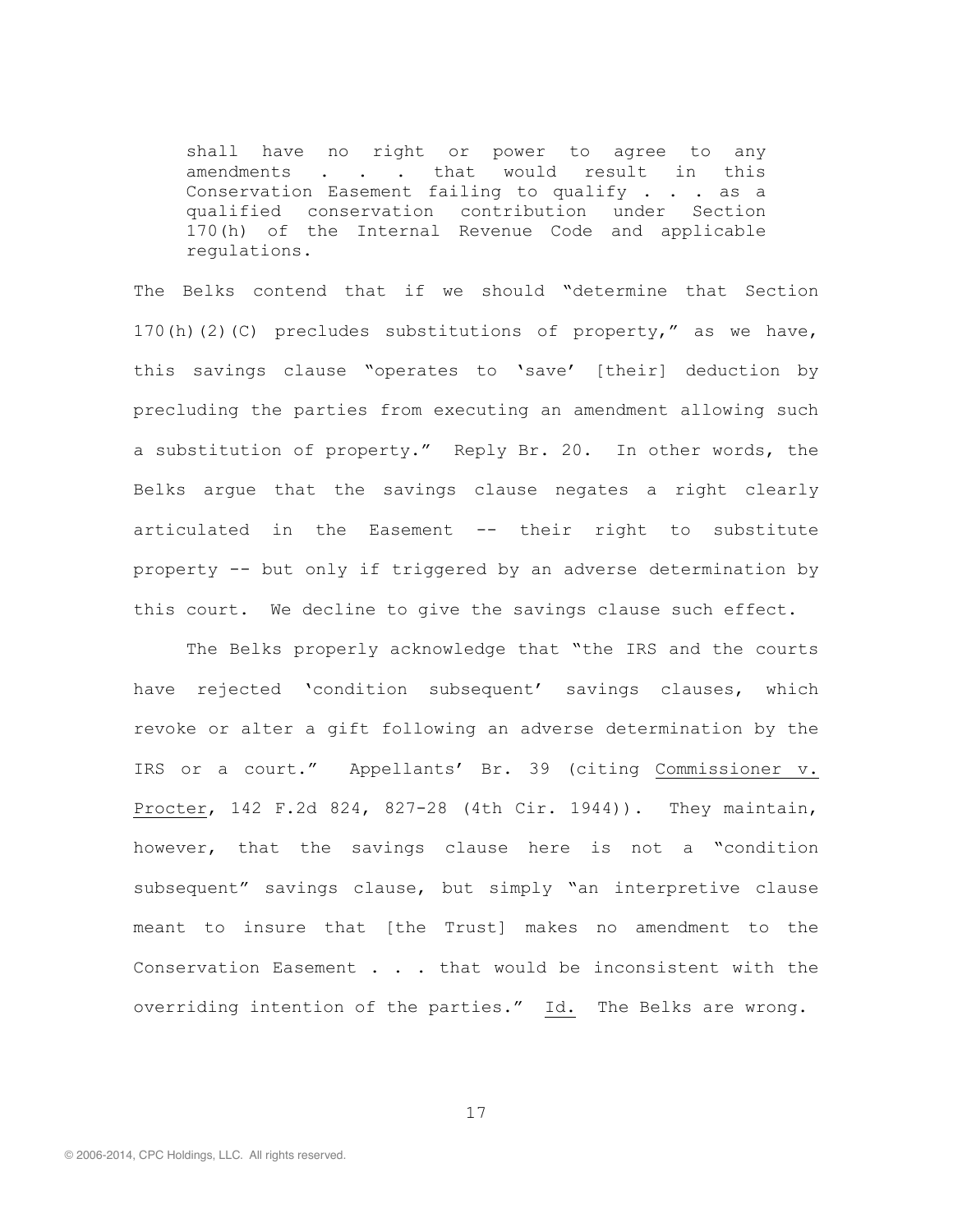A condition subsequent rests on a future event, "the occurrence of which terminates or discharges an otherwise absolute contractual duty." 30 Williston on Contracts § 77:5 (4th ed.). When a savings clause provides that a future event alters the tax consequences of a conveyance, the savings clause imposes a condition subsequent and will not be enforced. See Procter, 142 F.2d at 827; Estate of Christiansen v. Commissioner, 130 T.C. 1, 13 (2008), aff'd, 586 F.3d 1061 (8th Cir. 2009). As the IRS has explained, clauses that seek to "recharacterize the nature of the transaction in the event of a future" occurrence "will be disregarded for federal tax purposes." I.R.S. Tech. Adv. Mem. 2002-45-053 (Nov. 8, 2002).

In Procter, which the Belks do not suggest was incorrectly decided, the taxpayer sought to avoid the federal gift tax by including a savings clause within the trust conveying the gift. That clause provided that "[t]he settlor is  $\ldots$  satisfied that the present transfer is not subject to Federal gift tax," but added that if "a competent federal court of last resort" determined "that any part of the transfer . . . is subject to gift tax," that part "shall automatically be deemed not to be included in the conveyance" and so not subject to gift tax. Procter, 142 F.2d at 827. We rejected the taxpayer's argument out of hand, holding that tax consequences could not "be avoided by any such device as this." Id. We explained that the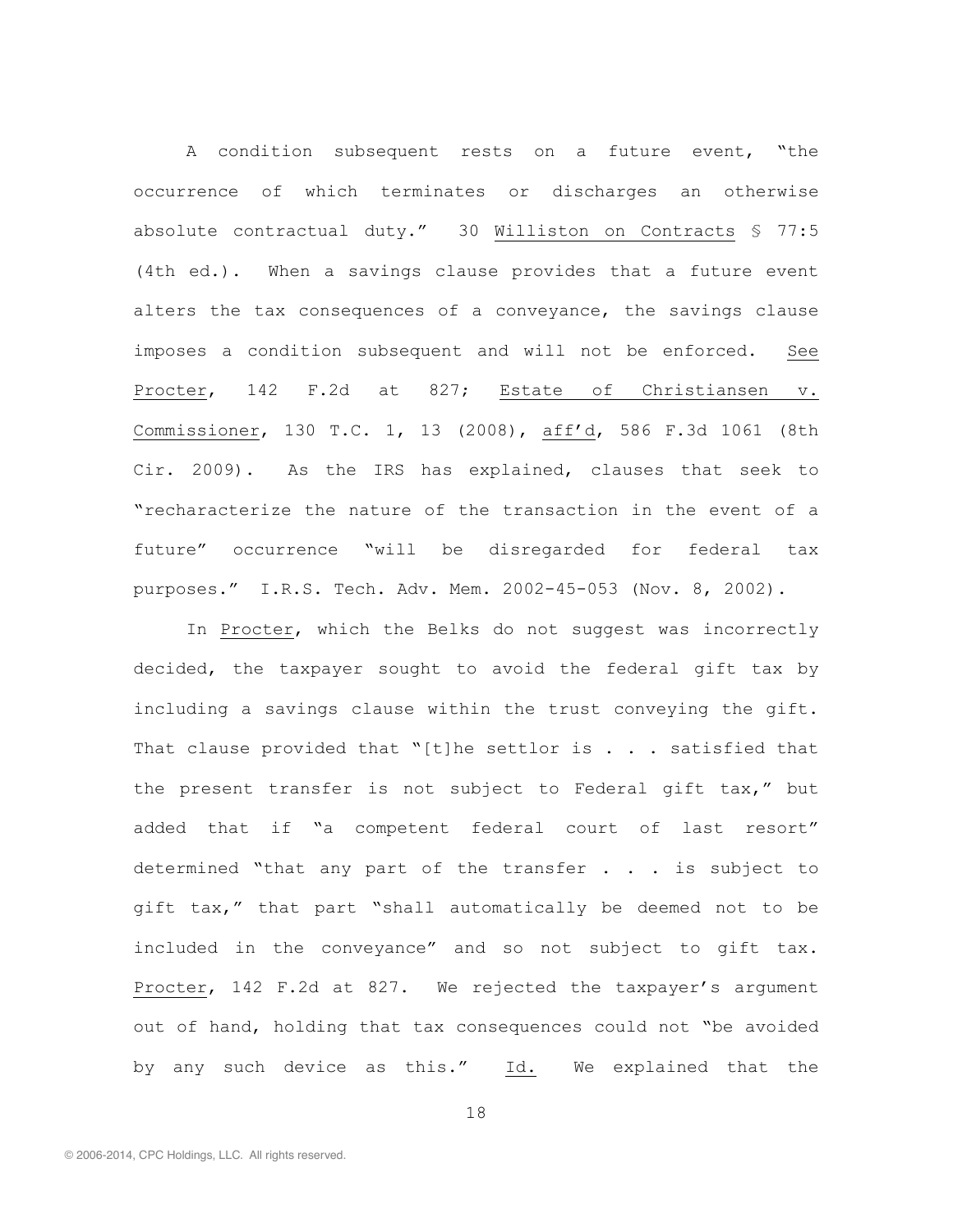taxpayer's attempt to avoid tax, by providing the gift "shall be void" as to property later held "subject to the tax," was "clearly a condition subsequent," and involved the "sort of trifling with the judicial process [that] cannot be sustained." Id.

So it is here. The Belks' Easement, by its terms, conveys an interest in real property to the Trust. The savings clause attempts to alter that interest in the future if the Easement should "fail[] to qualify as  $a \cdot a$ . . qualified conservation contribution under Section 170(h)." In seeking to invoke the savings clause, the Belks, like the taxpayer in Procter, ask us to "void" the offending substitution provision to rescue their tax benefit.

The Belks' attempt to distinguish Procter fails. They find significant the fact that the savings clause there altered the conveyance "following an adverse IRS determination or court judgment," while the savings clause here does not expressly invoke the IRS or a court. Appellants' Br. 39. This is a distinction without a difference. Though not couched in terms of an "adverse determination" by the IRS or a court, the Belks' savings clause operates in precisely the same manner as that in Procter. The Easement plainly permits substitutions unless and until those substitutions "would result" in the Easement's "failing to qualify . . . under Section 170(h) of the Internal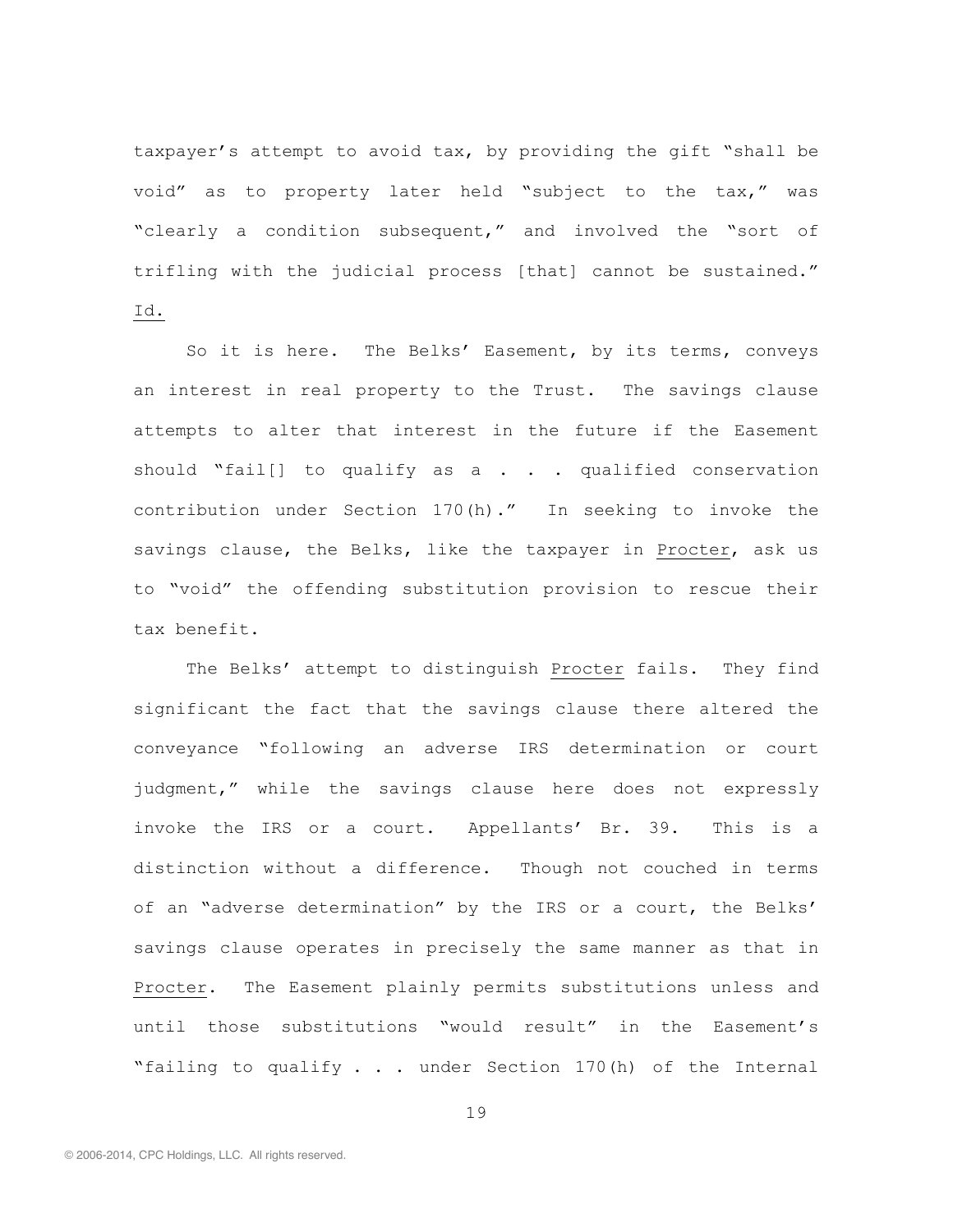Revenue Code," a determination that can only be made by either the IRS or a court. Indeed, relying on Procter, the IRS has found a clause void as a condition subsequent notwithstanding its failure to reference determination by a court. See Rev. Rul. 65-144, 1965-1 C.B. 442, 1965 WL 12880. The Belks do not suggest that the IRS erred in so concluding, nor do they attempt to distinguish that clause from their own.

They do contend, however, that their savings clause is simply "an interpretive clause" meant to ensure the "overriding intention" of the parties that the Easement qualify as a charitable deduction. Appellants' Br. 39. We are not persuaded. When a clause has been recognized as an "interpretive" tool, it is because it simply "help[ed] illustrate the decedent's intent" and was not "dependent for [its] operation upon some subsequent adverse action by the Internal Revenue Service." I.R.S. Tech. Adv. Mem. 79-16-006 (1979) (distinguishing Procter); see also Estate of Cline v. Commissioner, 43 T.C.M. (CCH) 607 (T.C. 1982) (clause valid to interpret "ambiguous . . . language in a poorly drafted . . . agreement," but not to "change the property interests otherwise created"); Rev. Rul. 75-440, 1975-2 C.B. 372, 1975 WL 34994 at \*2 (clause "relevant . . . only because it helps indicate the testator's intent not to give . . . a disqualifying power" (emphasis added)).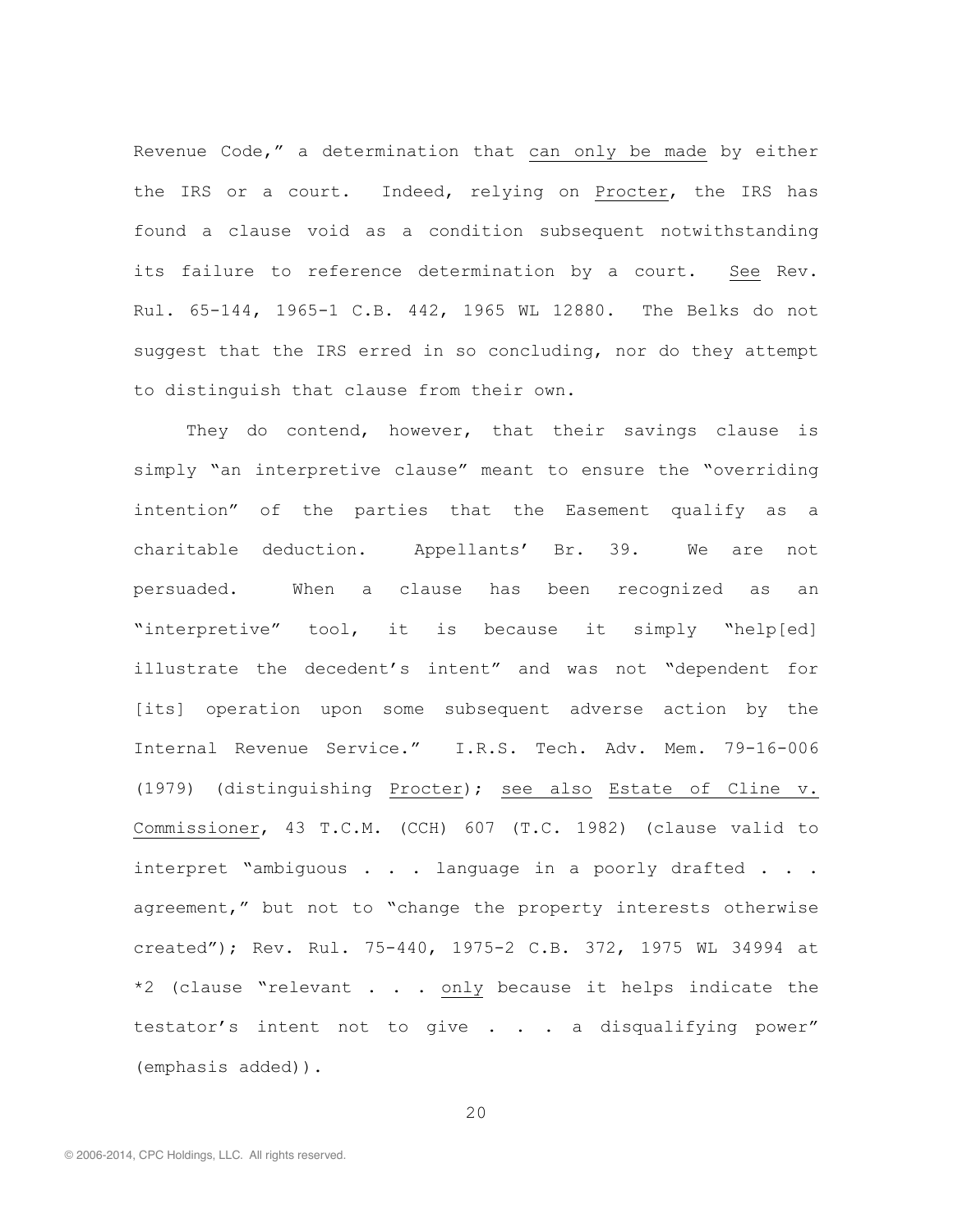In contrast to those situations, the Belks' intent to retain "a disqualifying power" is clear from the face of the Easement. There is no open interpretive question for the savings clause to "help" clarify. If the Belks' "overriding intent[]" had been, as they suggest, merely for the Easement to qualify for a tax deduction under § 170(h), they would not have included a provision so clearly at odds with the language of § 170(h)(2)(C). In fact, the Easement reflects the Belks' "overriding intent[]" to create an easement that permitted substitution of the parcel  $--$  in violation of § 170(h)(2)(C)  $-$ and to jettison the substitution provision only if it subsequently caused the donation to "fail[] to qualify . . . as a qualified conservation contribution under Section 170(h)." Thus, the Belks ask us to employ their savings clause not to "aid in determining [their] intent," Rev. Rul. 75-440, but to rewrite their Easement in response to our holding. This we will not do.<sup>3</sup>

<sup>&</sup>lt;sup>3</sup> In a last-ditch effort, the Belks further argue that the savings clause is designed "to accommodate evolving . . . interpretation of Section 170(h)" so that the Easement "continue[s] to be consistent" with their intent to comply with that provision. Reply Br. 20. But the statutory language of § 170(h)(2)(C) has not "evolved" since the provision was enacted in 1980. See Pub. L. 96-541, 94 Stat. 3204 (Dec. 17, 1980). The simple truth is this: the Easement was never consistent with § 170(h), a fact that brings with it adverse tax consequences. The Belks cannot now simply reform the Easement because they do not wish to suffer those consequences.